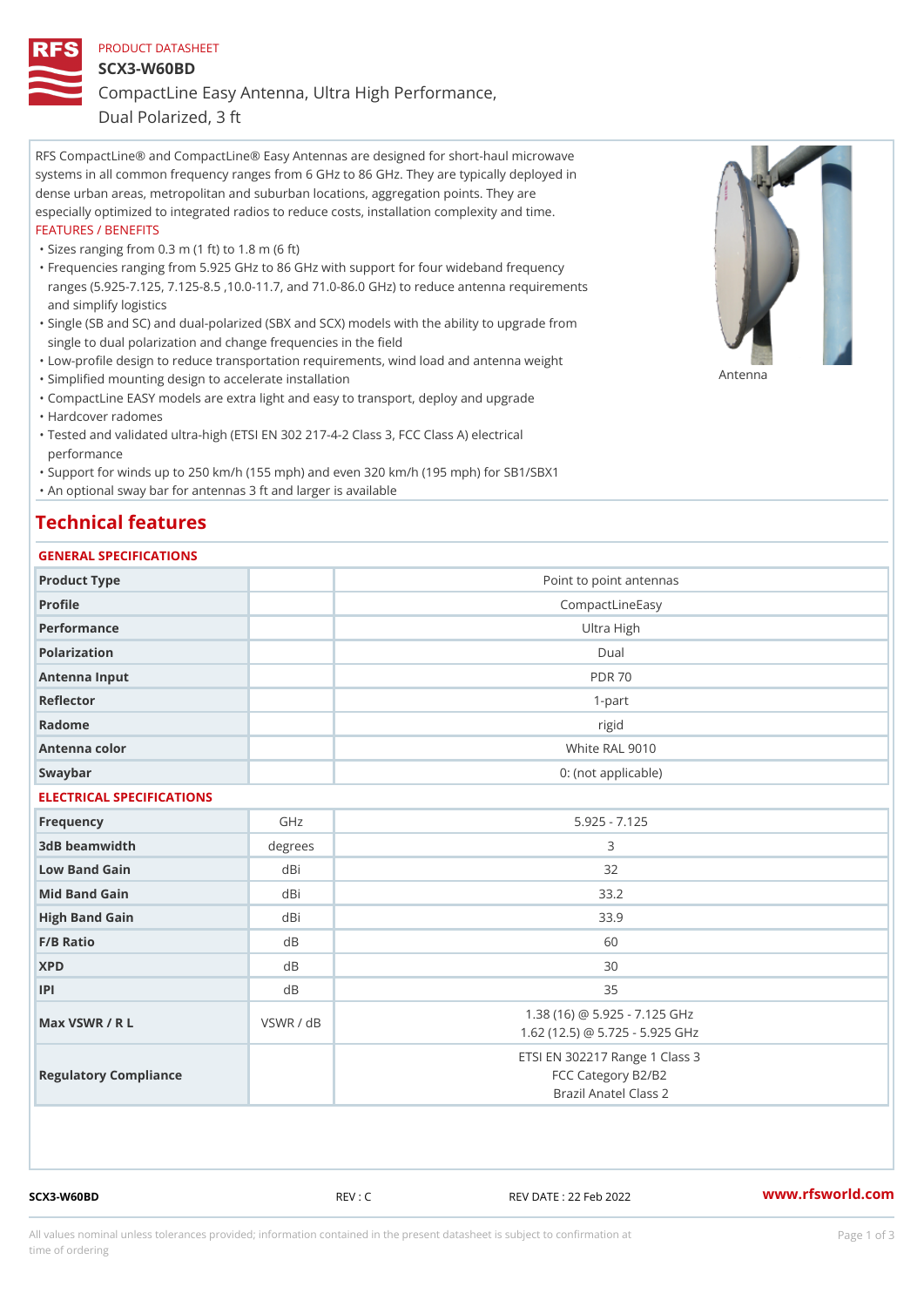# PRODUCT DATASHEET SCX3-W60BD CompactLine Easy Antenna, Ultra High Performance, Dual Polarized, 3 ft

| MECHANICAL SPECIFICATIONS                                                                                    |              |                                                      |
|--------------------------------------------------------------------------------------------------------------|--------------|------------------------------------------------------|
| Diameter                                                                                                     | ft $(m)$     | 3(0.9)                                               |
| Elevation Adjustment                                                                                         | degrees      | ± 15                                                 |
| Azimuth Adjustment                                                                                           | degrees      | ± 15                                                 |
| Polarization Adjustment                                                                                      | degrees      | ± 5                                                  |
| Mounting Pipe Diameter<br>minimum                                                                            | $mm$ (in)    | 89 (3.5)                                             |
| Mounting Pipe Diameter<br>maximum                                                                            | $mm$ (in)    | 114(4.5)                                             |
| Approximate Weight                                                                                           | kg (lb)      | 21(46)                                               |
| Survival Windspeed                                                                                           | $km/h$ (mph) | 252 (155)                                            |
| Operational Windspeed                                                                                        | $km/h$ (mph) | 180 (112)                                            |
| <b>STRUCTURE</b>                                                                                             |              |                                                      |
| Radome Material                                                                                              |              | rigid                                                |
| FURTHER ACCESSORIES                                                                                          |              |                                                      |
| optional Swaybar                                                                                             |              | 1: SMA-SK-3 (1.35 m x Ø33 mm)                        |
| Further Accessories                                                                                          |              | SMA-SKO-UNIVERSAL : Universal sway bar fixation l    |
| MOUNTOUTLINE                                                                                                 |              |                                                      |
| m m<br>$Dimension_A$<br>(in)                                                                                 |              | 999 (39.33)                                          |
| m m<br>$Dimension_B$<br>(in)                                                                                 |              | 470 (18.5)                                           |
| m m<br>$Dimen sion_C$<br>(in)                                                                                |              | 56(2.2)                                              |
| $Dim_D -$<br>m m<br>89mm (3.5_in) Pi(pine                                                                    |              | 379.5(14.9)                                          |
| $Dim_D - D -$<br>m m<br>$114$ m m $(4.5$ ir $)$ $\sqrt{$ ii $\sqrt{p}}$ $\ge$                                |              | 392 (15.5)                                           |
| m m<br>Dimension_E<br>(in)                                                                                   |              | 182(7)                                               |
| WINDLOAD                                                                                                     |              |                                                      |
| Fs Side force<br>$max.$ @<br>survival wind $\begin{pmatrix} N & (I b) \\ P & Q & Q \end{pmatrix}$<br>speed   |              | 1451 (326)                                           |
| Fa Axial force<br>$max.$ @<br>survival wind (1b)<br>speed                                                    |              | 2930 (659)                                           |
| M Torque<br>$maximum$ @<br>N <sub>m</sub><br>survival wind<br>$\dagger$ t)<br>l b<br>speed Nm (ft)<br>$1b$ ) |              | 1213 (895)                                           |
| <b>External Document Links</b><br>Reflector Installation                                                     |              |                                                      |
| $SCX3-W60BD$                                                                                                 |              | www.rfsworld.co<br>REV : C<br>REV DATE : 22 Feb 2022 |

All values nominal unless tolerances provided; information contained in the present datasheet is subject to Pcapgelio an atio time of ordering